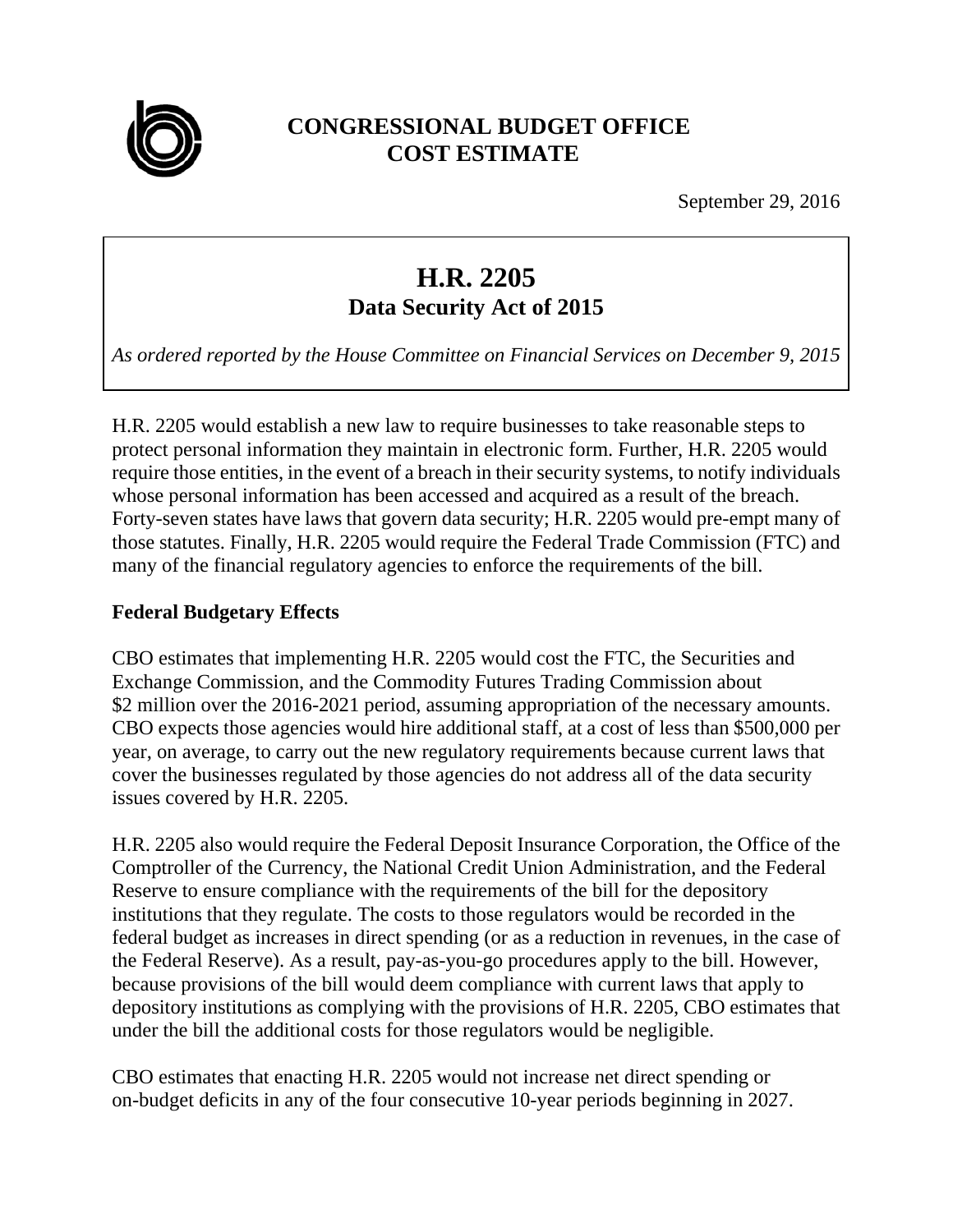### **Intergovernmental Mandates**

H.R. 2205 contains intergovernmental mandates as defined in the Unfunded Mandates Reform Act (UMRA) because it would explicitly preempt laws in at least 47 states, the District of Columbia, Guam, Puerto Rico, and the Virgin Islands that require businesses to notify individuals in the event of a security breach. The bill also would preempt laws in at least 12 states that have enacted data security laws. Finally, the bill would impose notification requirements and limitations on state attorneys general. Because the limits on state authority would impose no duties with costs and because the notification requirements would result in minimal additional spending, CBO estimates compliance costs would be small and would not exceed the threshold established in UMRA for intergovernmental mandates (\$77 million in 2016, adjusted annually for inflation).

## **Private-Sector Mandates**

H.R. 2205 also contains private-sector mandates as defined in UMRA because it would impose information security and notification requirements on businesses and other entities that use or handle personal information. Specifically, the bill would require businesses and other entities to:

- Protect sensitive financial and personal information from unauthorized access by implementing and maintaining security measures that comply with the standards outlined in the bill (for example, entities would be required to designate an employee to coordinate their security programs, to periodically conduct vulnerability assessments and to adjust security programs based on those assessments); and
- Notify affected consumers, certain federal or state authorities, each consumer reporting agency, and any payment card network as appropriate whenever sensitive personal information has been compromised as a result of a breach.

In addition the bill would require:

- Businesses that have a board of directors to produce a written information security program and to report to the board annually on that status of the program; and
- Third-party service providers and Internet service providers that handle personal information on behalf of a business to notify the affected business in the event of a breach.

Entities already in compliance with the requirements under Gramm-Leach-Bliley, the Health Insurance Portability and Accountability Act, or the Health Information